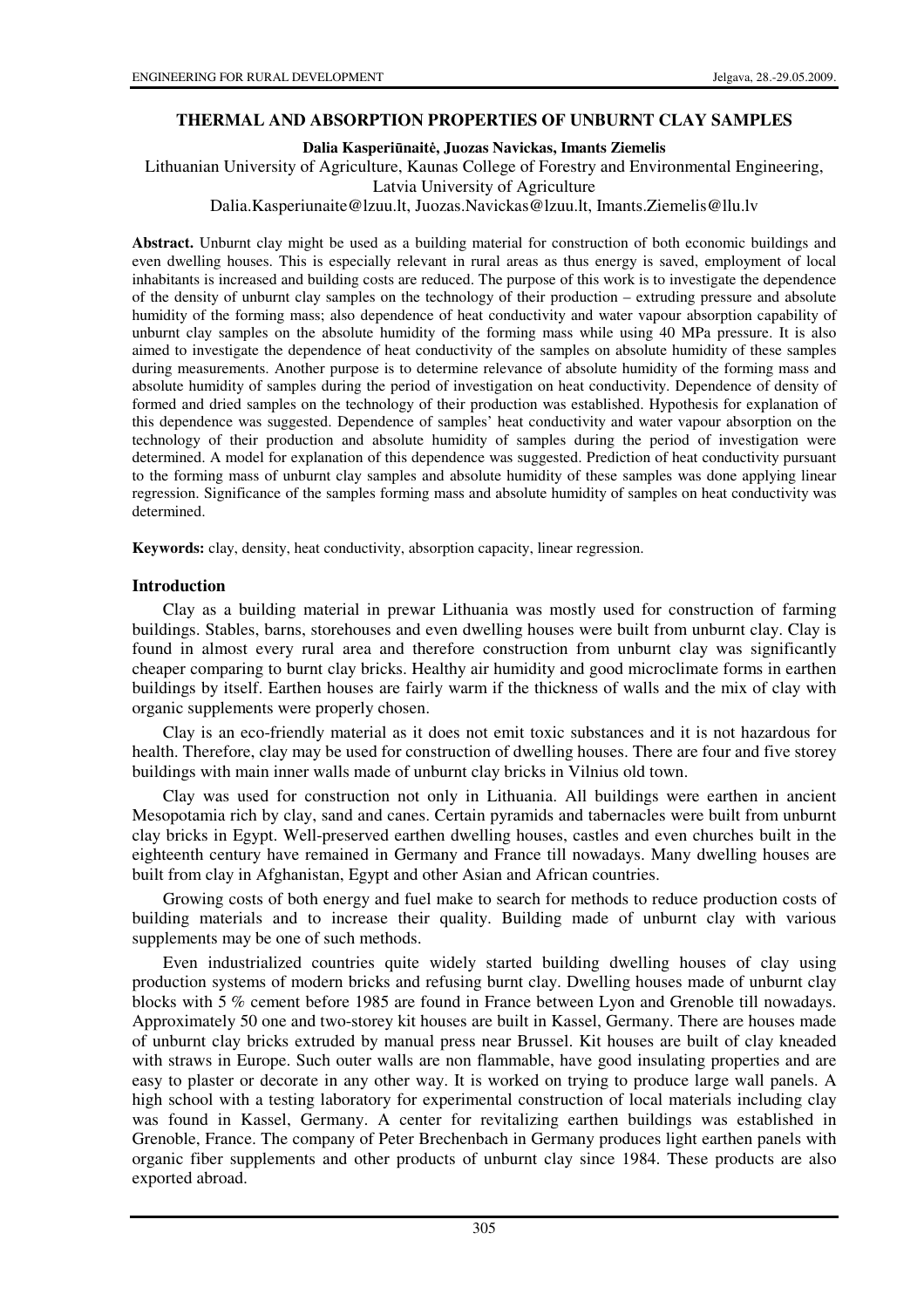On purpose to revitalize application of unburnt clay in construction works new investigation is necessary to identify the composition of materials with a defined project and operation properties. Heat conductivity can be subsumed to the most important properties because unburnt clay is mostly used for construction of outer walls.

Unburnt clay is composed of small particles with hollows and capillaries between the particles. Clay has various degree of humidity and heat transfer in the clay occurs due to the following phenomena: conduction, convection, vapour latent heat transmission and radiation from one particle to another.

*Conduction* is a phenomenon where heat transfer from one particle to another occurs due to inter contact of the particles.

*Convection* is a phenomenon where heat transfer occurs due to particles' inter-confusion. This phenomenon takes place in substances of gaseous and liquid phases. Water and water vapour, air transfer heat from one place to another while moving in the hollows and capillaries.

Vapour latent heat transmission is a phenomenon when vapour latent heat is absorbed from environment while water vaporizes. The composed water vapour is transferred to another place due to convection or diffusion. After condensation of water vapour occurs, vapour latent heat is transmitted to the material.

*Radiation from one particle to another* is a phenomenon when heat is transmitted during radiation without inter-connection of particles. Due to this phenomenon heat is also transmitted in vacuum.

Heat transmission mostly happens due to conduction, however other patterns of heat transmission may assert depending on the state of the material.

It was observed from the results given in references that earlier most attention was paid to estimation of strength and shrinkage during desiccation and there were very little data about investigation of heat conduction.

Results of unburnt clay investigation are given in this article. These results can be used while producing new building elements for construction of various buildings.

*The purpose of the work* – to investigate the dependence of the density of unburnt clay samples on the technology of their production – extruding pressure and absolute humidity of forming mass; also the dependence of heat conductivity and water vapour absorption capability of unburnt clay samples on absolute humidity of the forming mass using 40 MPa pressure. It is also aimed to investigate the dependence of heat conductivity of the samples on absolute humidity of these samples during the measurements.

#### **Methodology of investigation**

Easy melting clay from Šatijai clay quarry in Kaunas district was used for production of samples. This clay is used for production of ceramic bricks. The composition of clay used for investigation is as follows: 9 % of particles the size of which was  $1.0...0.05$ mm;  $60.63$  % of  $0.05...0.005$  mm particles; 30.37 % of particles smaller than 0.005 mm. No particles larger than 1mm were found in the investigated clay. Humidity of plasticity and fluidity for this earth were respectively 19.67 and 40.1%, and the plasticity index is equal to 20.43 %. According to the latter factor the researched earth is middle plasticity clay.

Clay plates with borders of 100x100mm were produced for investigation. The thickness of the plates was from 7.5 to 13 mm (depending on extruding pressure and humidity of forming mass). A digital analytical scale of 0.01 g was used for weighting both raw materials and samples. The necessary amount of water was measured with a glass beaker of 1ml accuracy.

The extruding form used for samples' production consists of two pistons and a clamp. The clamp elements (four plates) are connected by bolts which are unscrewed after extruding the sample and the clamp is dismantled. A hydraulic press ПГ-100 was used for extruding samples.

While producing clay samples the extruding pressure varied from 3 to 40 MPa and humidity of the forming mass varied from 1.7 % to 19.9 % in respect of dry clay mass. The same amount of dry clay is used while producing the sample. The minimum (critical) pressure at which samples can be extruded from clay with 1.7 % humidity is equal to 20 MPa. The critical samples' extruding pressure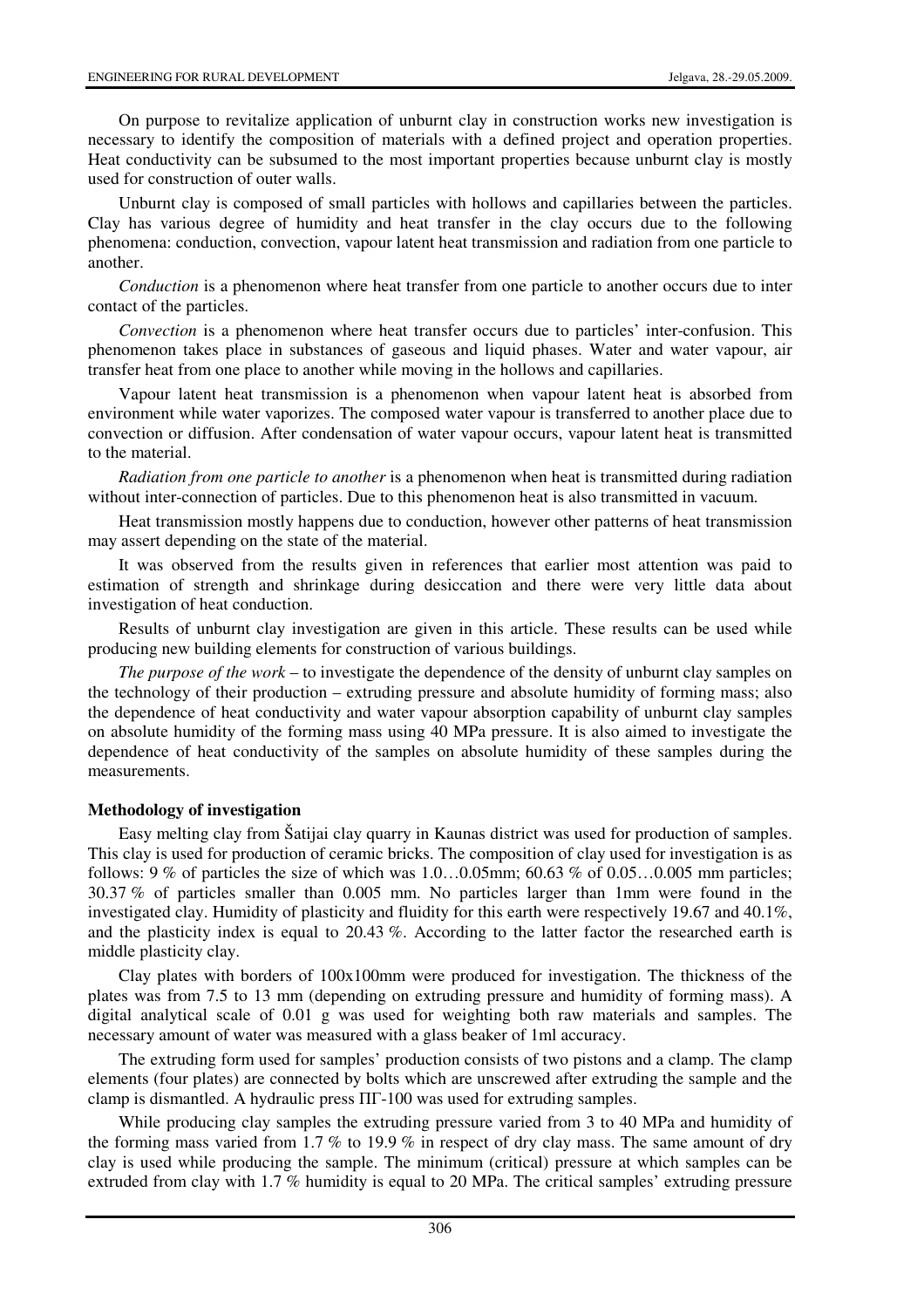declines as humidity of the forming mass increases. The critical pressure declines to 10 MPa when humidity of the forming mass is more than 3 %. The extruded samples were kept in dry environment at 18-20 ˚C temperature for approximately one month until the humidity of samples almost equaled. Then samples were kept at 40 ˚C temperature. After the weight did not change any more, the samples were placed into hermetic vessels to avoid absorption of humidity from air.

For further investigation of properties of unburnt clay samples the samples were dried at 105 ˚C temperature for two days and then cooled in hermetic vessels until 20 ˚C. After weighting and measuring the dimensions of the samples their density was calculated. Afterwards the samples were kept in the thermostat at 32 ˚C above water for 9 days until the weight of the samples no longer increased. The samples were weighted every 24 hours.

Dependence of heat conductivity on the sample's humidity during investigation was also researched. 10 such measurements were done for every sample every 24 hours. On purpose to achieve higher accuracy of results, average measurement results of three samples formed at the same conditions (40 MPa extruding pressure and the same humidity of the forming mass) were taken.

Heat conductivity of samples was measured using calorimetrical method. The measurements were done using a gauge of heat conductivity FOX200 which was created by the company *LaserComp*  according to ASTM C518-91 "Standard test method for steady-state heat flux measurements and thermal transmission properties by means of the heat flux meter apparatus".

The gauge of heat conductivity is calibrated in LaserComp Inc., using NIST SRM 1450b (Standard information material of National Standard and Technology Institute) and special EPS NIST standard of high accuracy (0.5 %). Calibrations were done at 25  $^{\circ}$ C and 20  $^{\circ}$ C temperature differences directing the heat flux upwards, i.e., bottom isothermal plate of gauge is hotter than upper one, and stored in nonerasable memory of the device. The calibration was done according to ASTM C1132-89 "Standard Practice for Calibration of the Heat Flow Meter Apparatus". Heat conductivity is calculated according to ASTM C1045-90 "Standard Practice for Calculating Thermal Transmission Properties from Steady-State Heat Flux Measurements".

Every isothermal plate has very sensitive sensors of heat flux and temperature. Gauge can work alone or connected to personal computer through RS-232 interface.

General principle of FOX series heat flux gauges is based on one-dimensional Fourier law:

$$
q = -\lambda \frac{\partial T}{\partial x},\qquad(1)
$$

where  $q$  – density of heat flux whose numeric value equals to heat amount running through square unit during time unit;

 $\lambda$  – heat conductivity:

*x T*  $\partial$ ∂ – temperature gradient, when heat flows along *x* axis.

A flat sample is fitted between two plane isothermal plates, supporting two different temperatures. Then the temperature field of the sample should be constant in the whole volume. Temperature gradient is estimated according to the measured temperature difference  $\Delta t = t_k - t_s$  (here  $t_k$ ,  $t_s$  – respectively higher and lower temperature of isothermal plates of heat conductivity gauge) the sample thickness  $\Delta x$ , as in this case the average temperature gradient *x T* ∂  $\frac{\partial T}{\partial t}$  is equal to *x t* ∆  $\frac{\Delta t}{\Delta t}$ . On purpose to avoid marginal effect errors heat flux sensors are installed in the center of isothermal plates, in the 50x50mm square.

The output signal of the heat flux sensor  $Q(\mu V)$  is proportional to heat flux *q*:

$$
q = \lambda_{kal} \left( t_{kal} \right) \frac{\Delta t_{kal}}{\Delta x_{kal}} = S_{kal} \left( t_{kal} \right) Q(\mu V), \tag{2}
$$

where  $\lambda_{kal} ( t_{kal} )$  – heat conductivity of calibration standard at temperature  $t_{kal}$ ;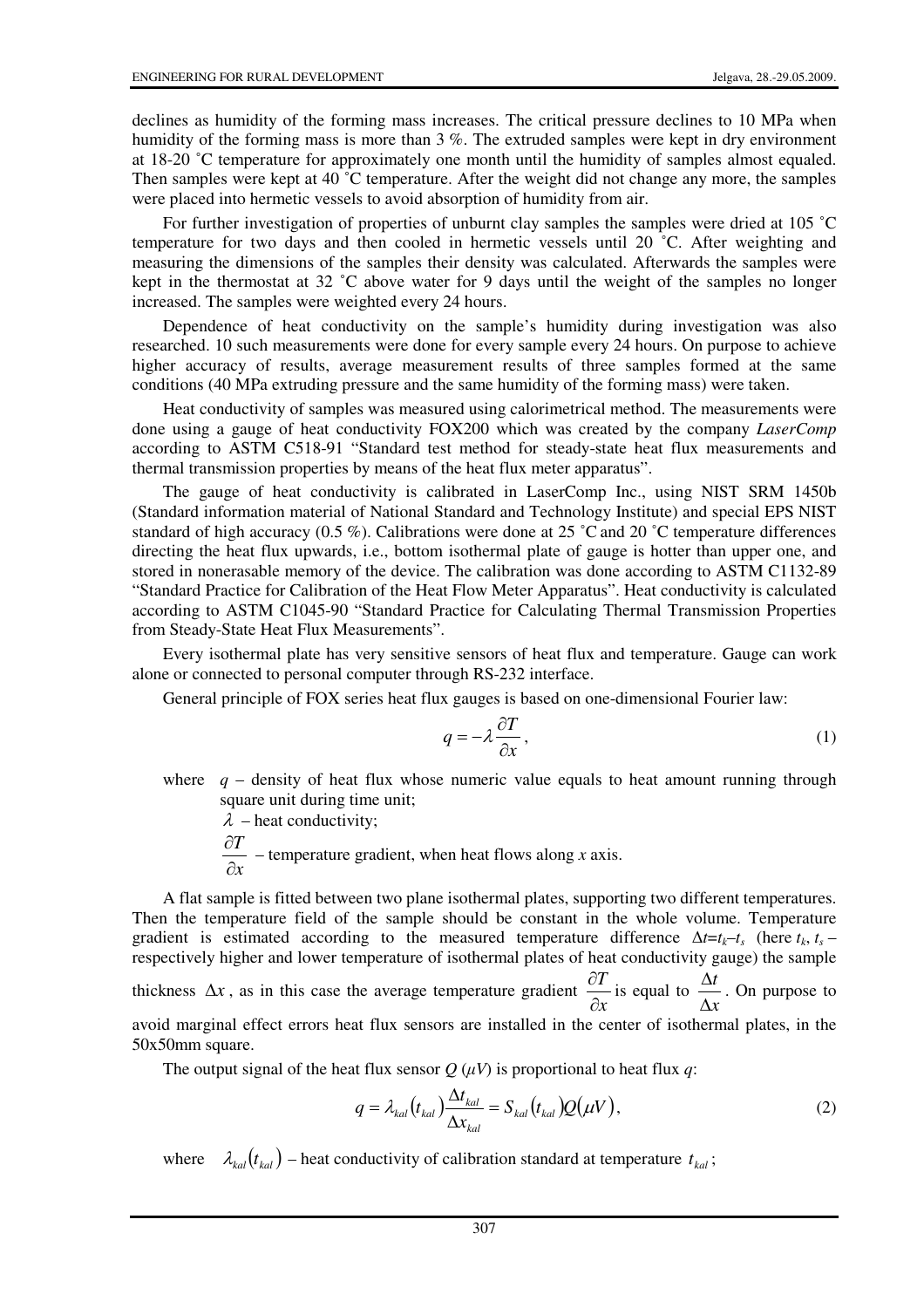$S_{kal}(t_{kal})$  – calibration factor of the heat flux senor installed in isothermal plate at temperature  $t_{kal}$ .

The dimension of the calibration factor is  $W(m^2 \mu V)^{-1}$ . Each of two flux sensors has its temperature and therefore the calibration factor is estimated according to the factual sensor temperature. Two different sets of calibration factors are measured during calibration. Calibration factors  $S_{kal}(t)$  are characteristics of the device. They are used for calculations of heat conductivity during the experiment:

$$
\lambda_b = S_{kal}(t_b) Q \frac{\Delta x_b}{\Delta t_b} \tag{3}
$$

The measurements result is average of heat conductivity calculated pursuant to values of heat flux estimated by heat flux sensors of bottom and upper isothermal plates.

The thermal conduction coefficient for heat insulation materials  $a=\lambda^{\prime}(c_{p}\rho)^{-1}$  is approximately  $(4-7)$   $10^{-7}$  m<sup>2</sup>s<sup>-1</sup> ( $c_p$  – sensible heat, when pressure is constant;  $\rho$  – density). Fourier number (nondimensional parameter of heat transmission used to investigate heat flow)  $F_0=4at(\Delta x)^{-2}$  is approximately 9-16 per hour for 25.4 mm thickness sample. On purpose to achieve equilibrium temperature and to obtain  $F_0$ >>1, a fairly long period of time is required (at least 30 minutes for one 2.5 cm thickness sample). The experimental testing showed that the average size of two heat flux measurement signals achieves equilibrium a few times faster comparing to their individual sizes.

*FOX structure*. The gauge of heat conductivity FOX200 is composed of a chamber and base with a keyboard and display (Fig. 1).



Fig. 1 **Gauge of heat conductivity:**  1 – upper isothermal plate, 2 – sample, 3 – lower isothermal plate

All electronics is mounted in the base, keyboard and display. When the chamber door is opened the sample can be fitted between two isothermal plates. The upper plate does not move while the bottom plate might move upwards and down because of four independently controlled stepping motors. Four digital sensors of accurate thickness control the position of every corner of the bottom plate. When the sample is placed into the device and the chamber is closed, average thickness of the sample is estimated with accuracy of  $\pm 0.025$  mm.

High accuracy heat flux sensors, created in LaserComp Inc., are near the surfaces of both plates. They are composed of thousand small thermocouples. It ensures high sensitivity of sensors and signals' integration. General sensors' thickness is approximately 1 mm. E type thermocouples are in the center of every sensor. Thermocouples are located near the sample and show accurate temperature of both sample surfaces. The same thermocouples are used for temperature measurement in the center and margins of the plates. 24 bytes analog digital converter (ADC) changes analog signals of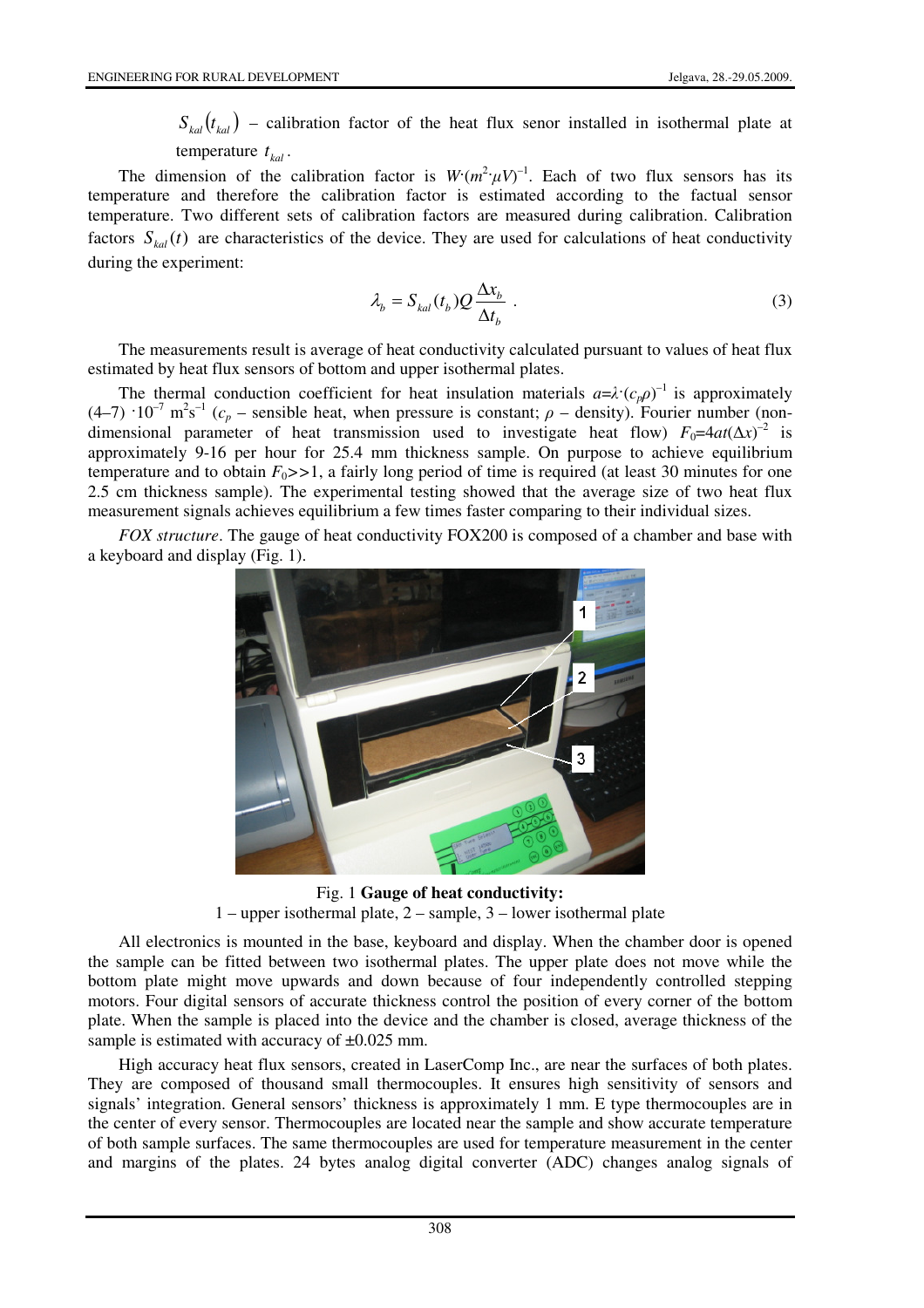thermocouples and the heat flux gauge into digital signals with  $0.6 \mu V$  resolution. Resolution of temperature measurements is 0.01 ˚C.

Each isothermal plate has its heating-cooling system. Every system consists of central and side groups of thermo-electrical elements. These groups are independently controlled on purpose to eliminate gradients of radial temperature in the plates. If temperature of cooling water is about 18 ˚C or lower temperature of isothermal plates can be independently kept from  $-20$  °C up to 75 °C with allowance of  $\pm 0.02$  °C.

FOX device has a powerful digital signal processor (DSP). DSP control all processes of the gauge. It helps to keep temperature of isothermal plates with accuracy of  $\pm 0.02$  °C. Specified control signals are periodically sent to the energy output table which properly powers the heating-cooling system of every plate.

DSP control system executes the necessary following actions using special software:

- scanning of signals from heat flux gauges and thermocouples, installed in both plates;
- control correction and stabilization of both plates' temperature;
- estimate if heat equilibrium was achieved using equilibrium criteria;
- control lift-droop motors and estimation of accurate sample thickness;
- show average data and calculations during device calibration or during measurement of sample's heat conductivity;
- data transfer to the main computer or printer through serial interface RS-232.

Accuracy of heat conductivity measurements is 1 %; reiteration of the results is equal to 0.2 %.

# **Results and discussion**

Density of the formed dry samples depends on forming conditions: humidity of the forming mass and extruding pressure. At the constant extruding pressure while increasing humidity of the forming mass density of the formed samples increases, reaches maximum and then declines. Water evaporates while samples desiccate and maximum density values decline and are observed at lower humidity of the forming mass. Density dependence of samples dried at 105 ˚C on the production conditions are given in Fig. 2. Trends of these dependencies are expressed by second degree polynomial  $y = ax^2 + bx + c$ . Dependence of polynomial coefficients on extruding pressure is given in Table 1.

Table 1

| Forming<br>pressure, MPa | a         |        | $\mathcal C$ | $R^2$  |
|--------------------------|-----------|--------|--------------|--------|
| 40                       | $-2.1548$ | 35.703 | 1818.8       | 0.9831 |
| 30                       | $-1.9114$ | 35.715 | 1768.2       | 0.9747 |
| <b>20</b>                | $-1.7201$ | 36.927 | 1705.2       | 0.9845 |
| 15                       | $-2.0119$ | 46.15  | 1623.4       | 0.989  |
| 10                       | $-1.9265$ | 49.67  | 1529.7       | 0.9813 |
|                          | $-1.6821$ | 54.433 | 1343.4       | 0.9703 |
|                          | $-2.0809$ | 84.722 | 894.84       | 0.9881 |

### **Polynomial coefficients of density dependencies on samples' forming conditions for samples dried at 105 ˚C temperature**

When extruding pressure declines maximum density is observed at higher humidity of the forming mass and maximum density values decrease. This can be explained by the fact that water reduces friction between clay particles. As humidity of the forming mass at constant pressure increases clay particles get closer and porosity of samples declines. It causes growth of sample density. As humidity of the forming mass further increases more pores are filled with water which is not compressible. After humidity of the forming mass is increased even more the state where all pores are filled with water is reached and excess of water is removed from the sample during sample extruding together with small clay particles. Humidity of the forming mass when two density dependencies on extruding humidity concurs can be considered as critical at which all pores are filled with water. The higher the humidity of the forming mass, the less the approach of clay particles and more small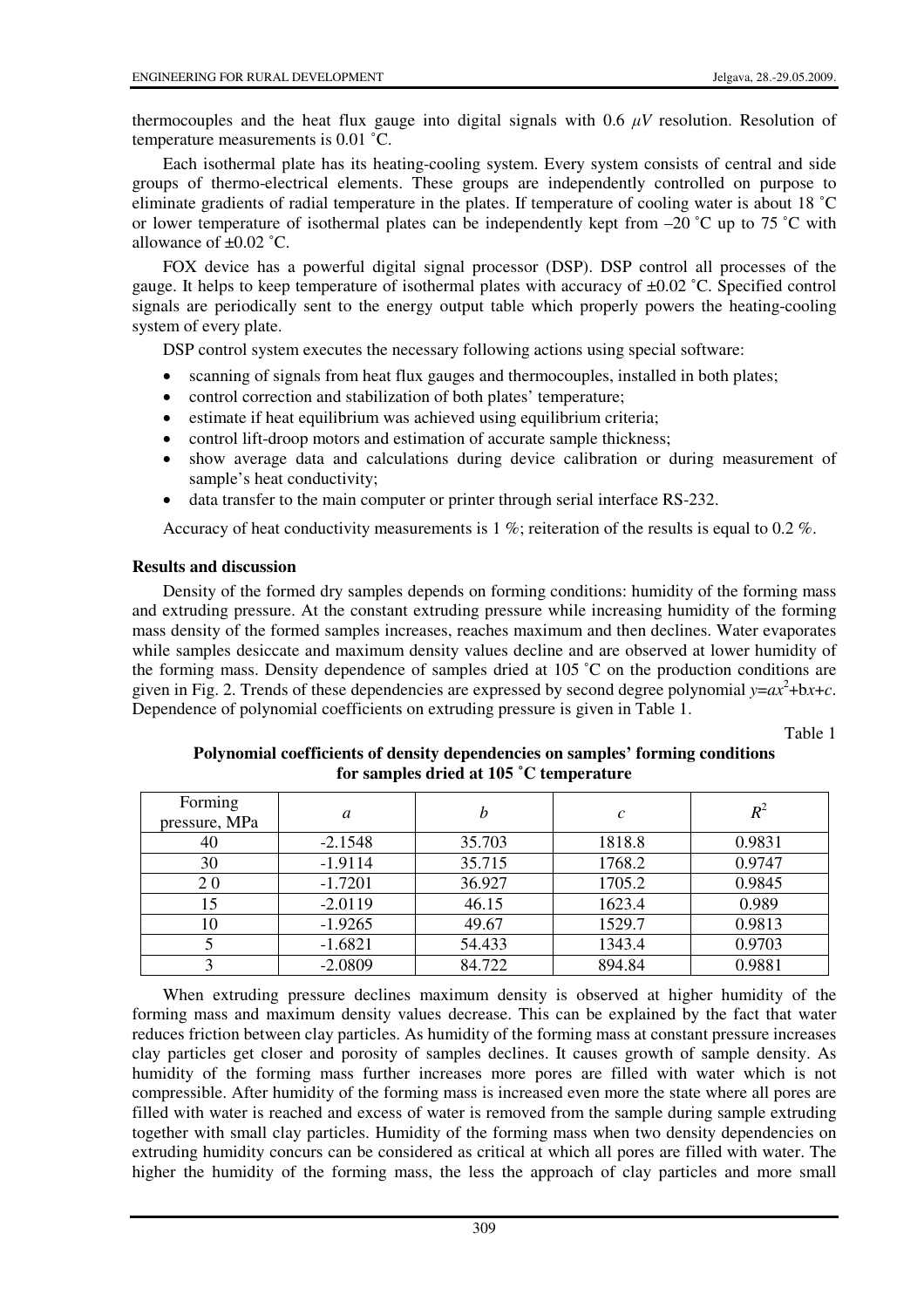particles are removed with water. These two factors increase the sample's porosity and reduce density of the extruded sample.



### Fig. 2. **Density dependence of dried samples on the humidity of forming mass at various extruding pressure**

Dependencies of heat conductivity of the sample extruded by 40 MPa pressure on humidity of the forming mass at various sample humidity during investigation are given in Fig. 3.



#### Fig. 3. **Dependence of heat conductivity on humidity of forming mass with various absolute humidity of samples during investigation**

It may be observed that while increasing humidity of the forming mass, heat conductivity of dry samples (0 % curve) increases, reaches maximum and then declines. After comparing these results with dependence of density of dry samples, extruded at 40 MPa pressure, on humidity of the forming mass (Fig. 2) we see that both heat conductivity and density reach maximum values at the same humidity of the forming mass. It does not contravene the known fact that heat conductivity of homogenous materials is proportional to their density. We think that in this case phenomenon of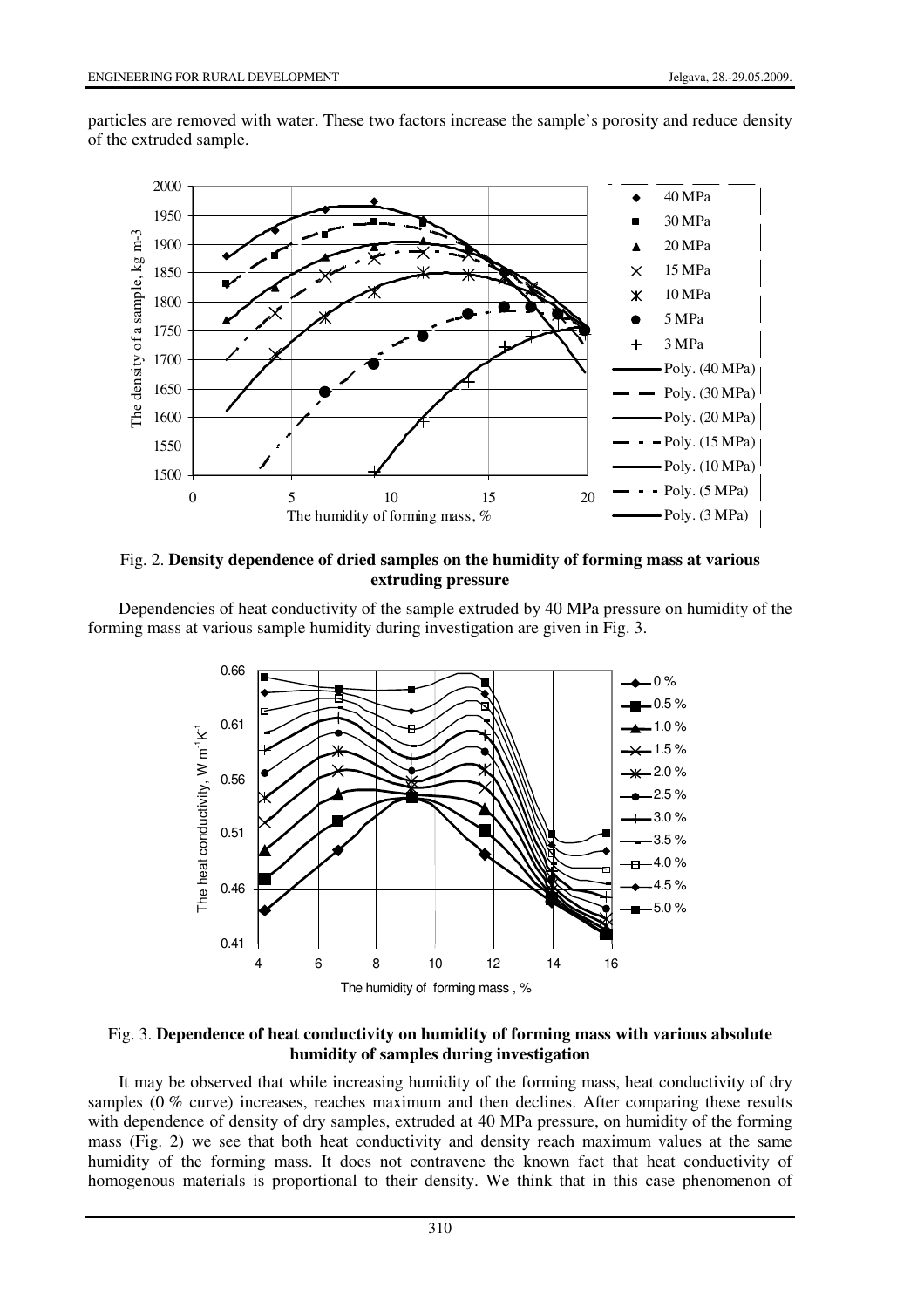conduction mostly participates in heat transmission. The character of the dependence of heat conductivity on humidity of the forming mass varies as humidity of the samples during investigation increases. When humidity of the samples is less than 1.5 % heat conductivity leastwise changes for the samples, produced from the forming mass whit humidity equal to 9.2 % and 14 % and the supreme change is observed for the samples from the forming mass with humidity equal to 4.2 %, 6.7 % and 11.7 %. When humidity of the samples during investigation is more than 1.5 %, heat conductivity significantly increases for the samples produced from the forming mass the humidity of which is 9.2 %. As humidity of the samples reaches 5 % heat conductivity for all samples extruded from the forming mass the humidity of which was from 4 to 12 % does not depend on humidity of the forming mass and equals to 0.64-0.65 W mK<sup>-1</sup>. For the samples extruded from the forming mass the humidity of which exceeds 12 % heat conductivity declines as humidity of the forming mass increases. However, heat conductivity of the samples, the humidity of which during investigation is more than 5 %, increases when humidity of the forming mass is more than 14 %. Such motion of dependence can be explained by the following model. At the beginning as humidity of the forming mass increases gaps between clay particles decline and cause increase of heat conductivity due to heat transmission from one particle to another by direct touch. Maximum heat conductivity of dry samples is observed when gaps between the particles are minimal, i.e., when humidity of the forming mass is equal to 9.2 %. As humidity of the forming mass continuously increases water in small gaps does not compress and size of the gaps between clay particles in dry samples increases. It causes monotonous reduction of heat conductivity while humidity of the forming mass increases. Such model is confirmed by dependence of sample's density on humidity of the forming mass. Growth of heat conductivity while increasing humidity of the samples can be explained as follows. For the samples produced from forming mass with humidity equal to 4-7 % the increasing amount of water expands total contact square between particles and partial pressure of water vapour in the pores of the sample. It causes increase of heat transmission due to conduction, convection, diffusion and vapour latent heat transmission. However, water compose plugs in the samples produced from the forming material with humidity values close to the ones at which the maximum sample density is observed and these plugs interrupt diffusion and vapour latent heat transmission. As humidity of the samples during investigation increases the amount of water plugs grows and these plugs join together filling capillaries formed in the samples. It was also confirmed by investigation of samples' absorption (Fig. 4).



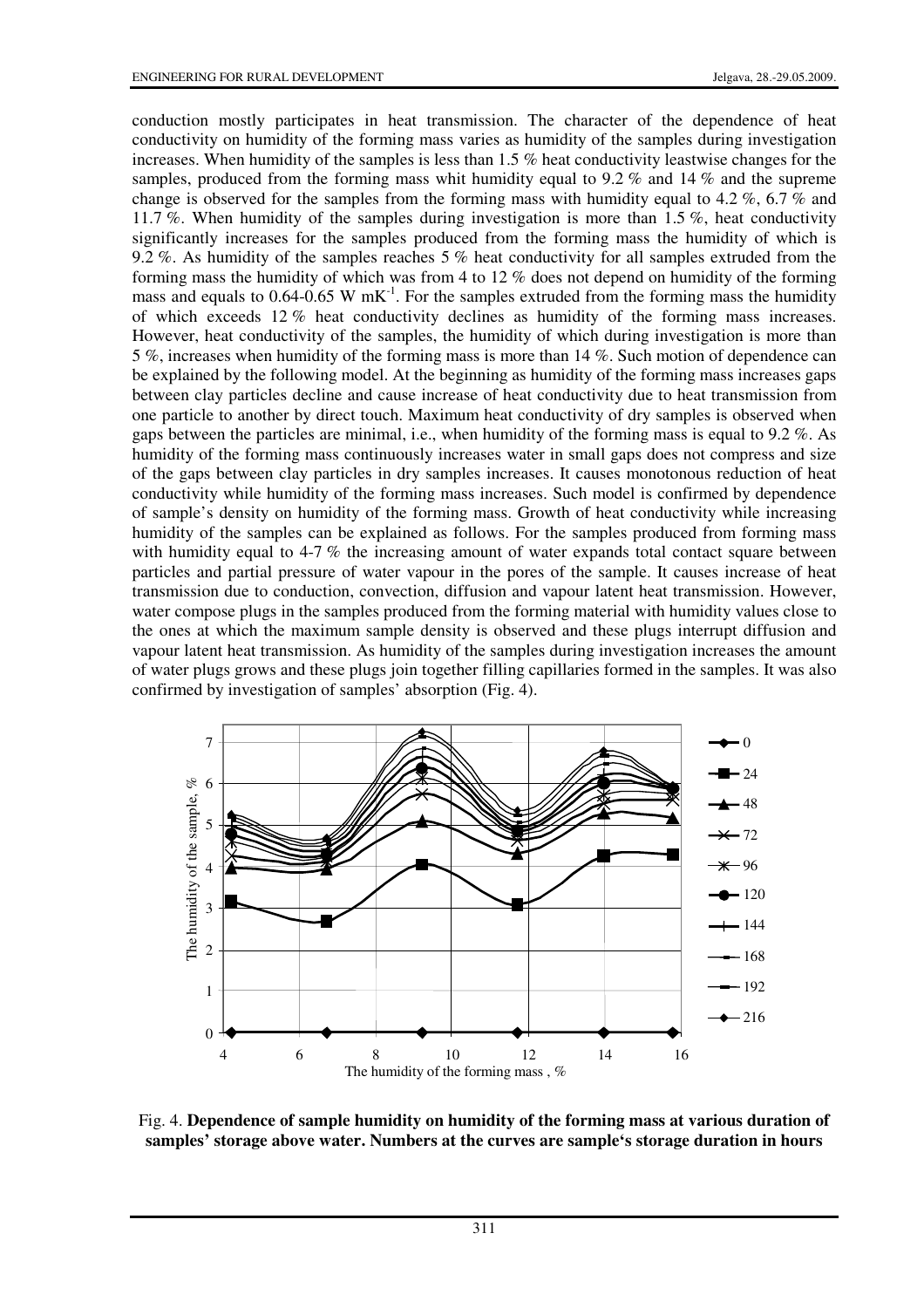It was observed that the samples produced from forming mass with humidity equal to 9.2 % have maximum absorption capability of water vapour. It confirms our statement that capillaries with the minimum diameter form in these samples. Water, occurred in capillaries due to condensation, is sucked deeper into the sample because of maximum additional pressure. This happens because higher additional pressure at water surface appears when capillaries are narrower. It was also observed that the highest absorption of water vapour is during the first 24 hours.

Statistical analysis was accomplished for the obtained data using software package SPSS 15. Dependence of samples' heat conductivity on absolute humidity of the forming mass  $W_f$  and absolute humidity of the samples during investigation  $W_b$  were analyzed applying the procedure of linear regression. 243 experimental points were used for analysis. The results of the investigation are given in Table 2. The coefficient of determination for the chosen model is equal to 0,735. It is observed from the data given in Table 2 that absolute humidity of the forming mass and humidity of these samples during investigation are statistically significant (*p*<0.001) while predicting heat conductivity. Pursuant to standardized coefficients it can be stated that humidity of the forming mass  $(\beta = -0.551)$  is less significant comparing to humidity of the samples during investigation ( $\beta$ =0.707). The results of the investigation are expressed by the following linear regression equation:

$$
\lambda = 0.588 - 0.012W_f + 0.028W_b, \qquad (4)
$$

wehre  $\lambda$  – heat conductivity, W mK<sup>-1</sup>.

Table 2

| The coefficients of linear regression equation for the heat conductivity, which is influenced by |
|--------------------------------------------------------------------------------------------------|
| the humidity of the forming mass and the humidity of samples                                     |

| <b>Coefficients</b>                    | Non-standardized<br>coefficients |            | <b>Standardized</b><br>coefficients | t        | $\boldsymbol{p}$ |
|----------------------------------------|----------------------------------|------------|-------------------------------------|----------|------------------|
| <b>Factors</b>                         | B                                | Std. Error |                                     |          |                  |
| Constant                               | 0.588                            | 0.015      |                                     | 38.502   | 0.000            |
| The humidity of<br>a sample            | 0.028                            | 0.002      | 0.707                               | 12.095   | 0.000            |
| The humidity of<br>the forming<br>mass | $-0.012$                         | 0.001      | $-0.551$                            | $-9.429$ | 0.000            |

Pursuant to this linear regression equation it can be stated that heat conductivity of unburnt clay samples declines by 0.012 W mK<sup>-1</sup> after humidity of the forming mass is increased by 1 %. However, the experimental results show that this is not true. On purpose to increase accuracy of the linear regression model the experimental data were divided into two groups according to humidity of the forming mass: up to 9.2 % and above 9.2 %. Humidity of the forming mass, when motion change of heat conductivity dependence of absolutely dry samples on the forming mass was observed, is taken as a division point. The results of the investigation are given in Tables 3 and 4.

Table 3

#### **The coefficients of linear regression equation for the heat conductivity, which is influenced by the humidity of the forming mass and the humidity of samples (the humidity of the forming mass is 9.2 % and less)**

| <b>Coefficients</b>                    | Non-standardized<br>coefficients |            | <b>Standardized</b><br>coefficients |        | p     |
|----------------------------------------|----------------------------------|------------|-------------------------------------|--------|-------|
| <b>Factors</b>                         | B                                | Std. Error |                                     |        |       |
| Constant                               | 0.466                            | 0.012      |                                     | 40.398 | 0.000 |
| The humidity of<br>a sample            | 0.033                            | 0.002      | 0.928                               | 20.758 | 0.000 |
| The humidity of<br>the forming<br>mass | 0.004                            | 0.002      | 0.116                               | 2.601  | 0.013 |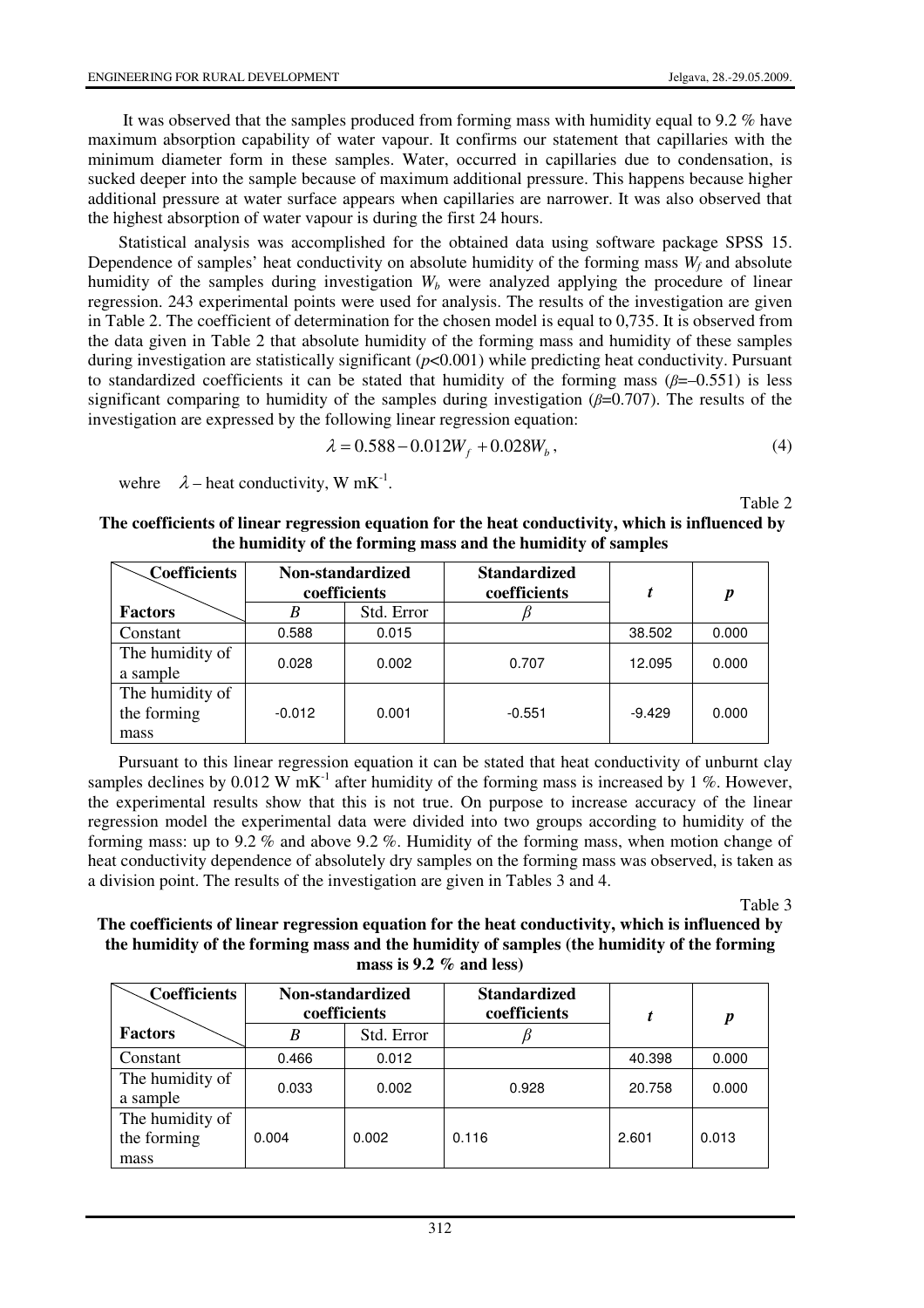Table 4

**The coefficients of linear regression equation for the heat conductivity, which is influenced by the humidity of the forming mass and the humidity of samples (the humidity of the forming mass is 9.2 % and major)** 

| <b>Coefficients</b>             | Non-standardized<br>coefficients |            | <b>Standardized</b><br>coefficients |           |                  |
|---------------------------------|----------------------------------|------------|-------------------------------------|-----------|------------------|
| <b>Factors</b>                  | B                                | Std. Error |                                     |           | $\boldsymbol{p}$ |
| Constant                        | 0.763                            | 0.022      |                                     | 35.356    | 0.000            |
| The humidity of<br>forming mass | $-0.024$                         | 0.002      | $-0.680$                            | $-15.189$ | 0.000            |
| The humidity of<br>a sample     | 0.024                            | 0.002      | 0.590                               | 13.186    | 0.000            |

According to the data, given in Tables 3 and 4, it can be stated that humidity of the forming mass and humidity of the sample during investigation are statistically significant even after distributing data into two groups. When humidity of the forming mass is 9.2 % and less (Table 3), the humidity of the samples during investigation is noticeably more important than humidity of the forming mass (nonstandardized coefficients  $\beta$  are equal to 0.928 and 0.116 respectively). Prediction of heat conductivity is done applying the following equation:

$$
\lambda = 0.466 + 0.004W_f + 0.033W_b.
$$
\n<sup>(5)</sup>

It is shown that heat conductivity increases while increasing humidity of both the forming mass and the sample. The coefficient of determination for this model is equal to 0.931, i.e., significantly higher comparing to common case. When humidity of the forming mass is 9.2 % and more, significance of sample humidity during investigation and forming mass humidity for prediction differs marginally. Their non-standardized coefficients  $\beta$  are equal to 0.590 and –0.680 respectively. Prediction of heat conductivity is done applying the following equation:

$$
\lambda = 0.763 - 0.024W_f + 0.024W_b.
$$
\n<sup>(6)</sup>

The coefficient of determination for this model is equal to 0.891, i.e., predictions done applying (5) and (6) are more accurate comparing to predictions done applying (4).

#### **Conclusions**

- 1. Density of samples depends on absolute humidity of the forming mass and extruding pressure. While increasing humidity of the forming mass the density of samples increases, reaches maximum and then declines. When extruding pressure increases density reaches maximum at lessened humidity of the forming mass.
- 2. Heat conductivity of the samples, extruded by 40 MPa pressure, increases while increasing absolute humidity of the samples.
- 3. Heat conductivity of the samples depends on humidity of the forming mass as this parameter determines density of the samples and, in our opinion, on the form of pores.
- 4. The coefficients of friction immovability change when extruding pressure is constant and absolute humidity of the forming mass changes. Therefore, clay particles transfer from the state of larger potential energy to less one saltatorily while humidity of the forming mass increases.
- 5. The following model of heat transfer is proposed: the main principle in heat transfer is heat transmission from one particle to another, water vapour diffusion and vapour latent heat transmission.
- 6. Absolute humidity of unburnt clay samples, extruded by 40 MPa pressure, statistically is more significant for heat conductivity than absolute humidity of the forming mass.